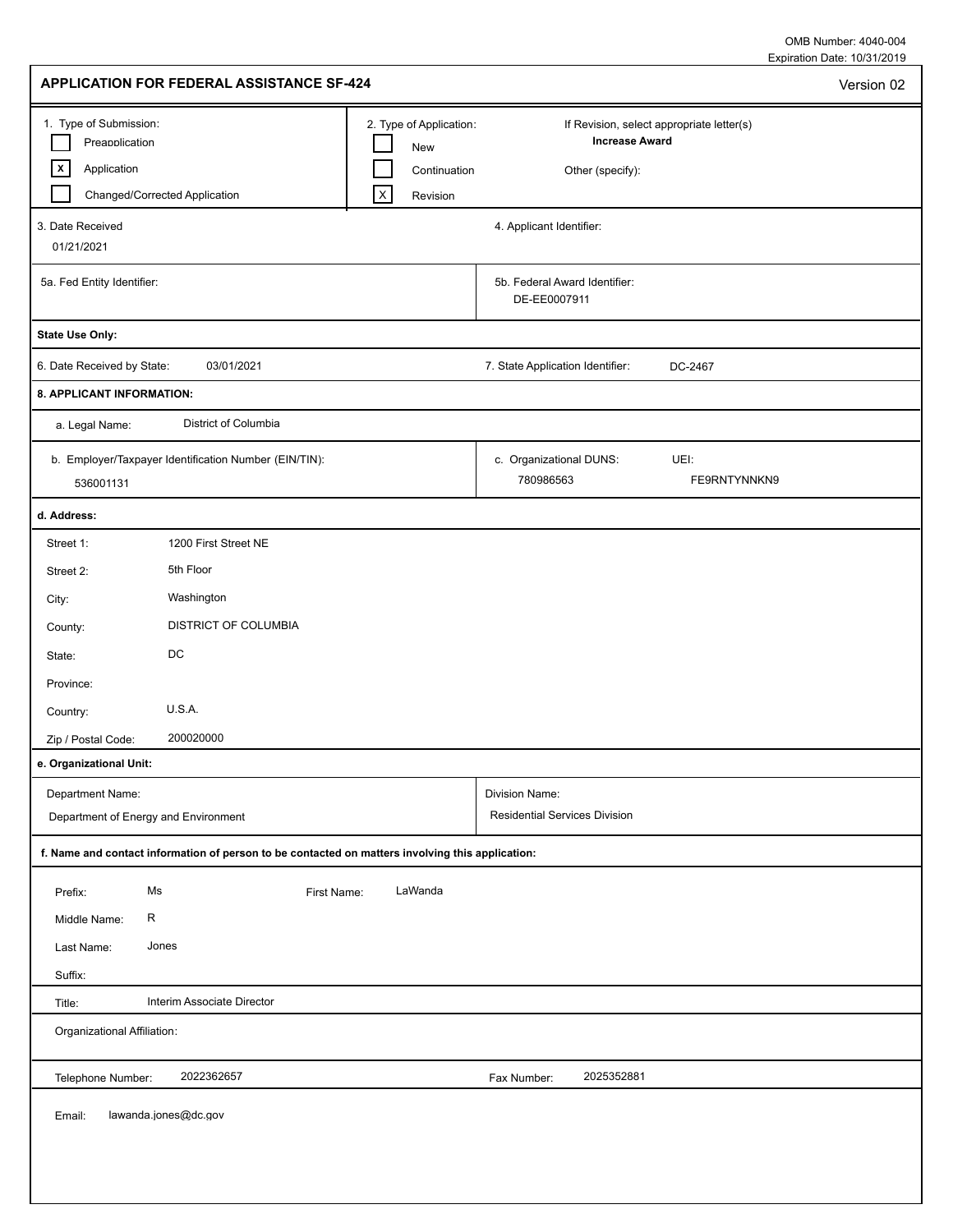Version 02

## **APPLICATION FOR FEDERAL ASSISTANCE SF-424**

#### **9. Type of Applicant:**

A State Government

#### **10. Name of Federal Agency:**

U. S. Department of Energy

### **11. Catalog of Federal Domestic Assistance Number:**

81.042

CFDA Title:

Weatherization Assistance Program

### **12. Funding Opportunity Number:**

DE-WAP-0002022

Title:

2022 Weatherization Assistance Program

**13. Competition Identification Number:**

Title:

**14. Areas Affected by Project (Cities, Counties, States, etc.):**

District of Columbia

#### **15. Descriptive Title of Applicant's Project:**

The District has participated in the US Department of Energy's (DOE) Weatherization Assistance Program for over 30 years. The Department of Energy and Environment enables low-income families to permanently reduce their energy bills by making their homes more energy efficient .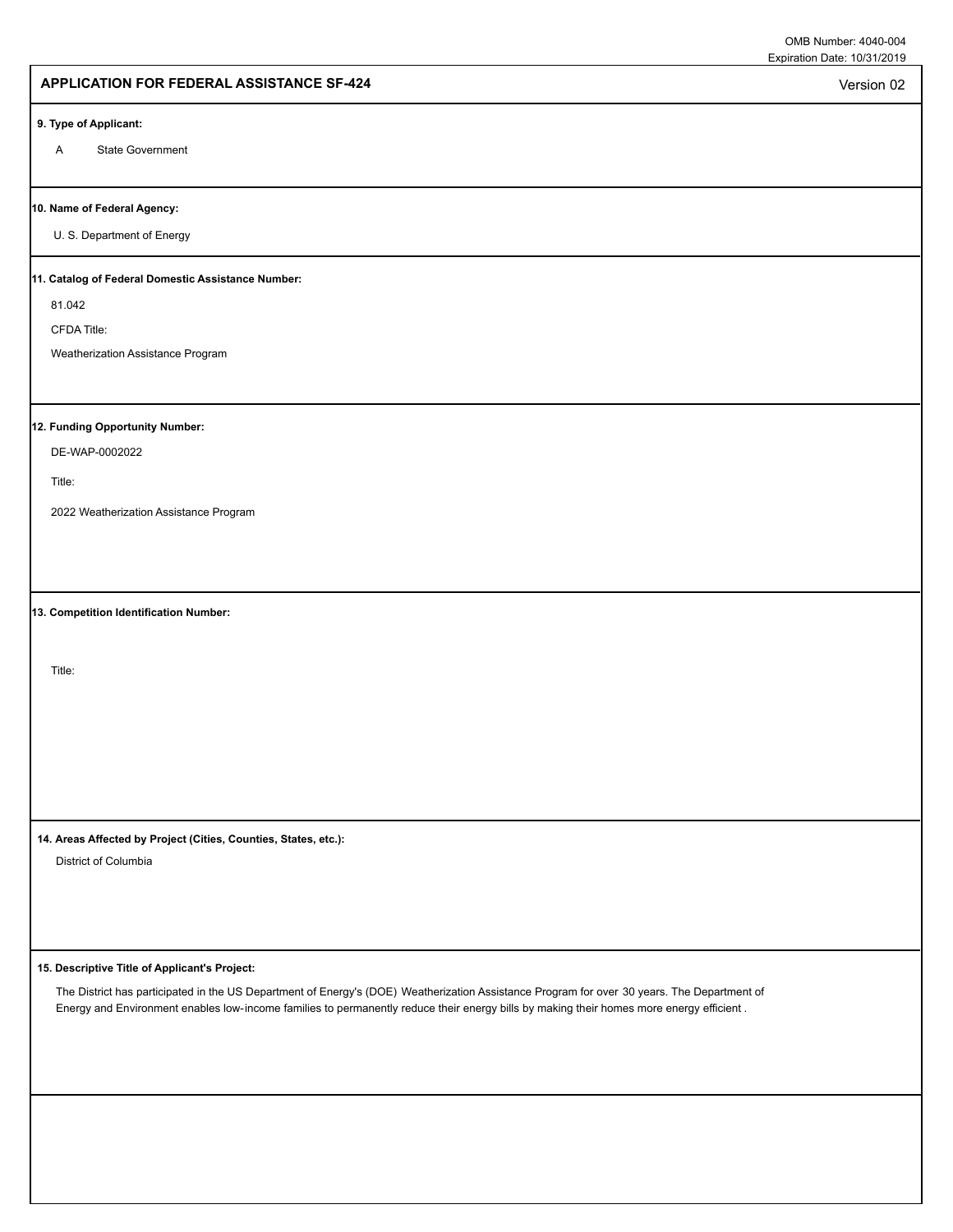Expiration Date: 10/31/2019 OMB Number: 4040-004

|                                                                                                                    |                                                                                                                                                                                                                                                                                                                                                                                                                                                                                                                                                                                                                                                                                            |                     |              | L                                   |
|--------------------------------------------------------------------------------------------------------------------|--------------------------------------------------------------------------------------------------------------------------------------------------------------------------------------------------------------------------------------------------------------------------------------------------------------------------------------------------------------------------------------------------------------------------------------------------------------------------------------------------------------------------------------------------------------------------------------------------------------------------------------------------------------------------------------------|---------------------|--------------|-------------------------------------|
|                                                                                                                    | <b>APPLICATION FOR FEDERAL ASSISTANCE SF-424</b>                                                                                                                                                                                                                                                                                                                                                                                                                                                                                                                                                                                                                                           |                     |              | Version 02                          |
| 16. Congressional District Of:                                                                                     |                                                                                                                                                                                                                                                                                                                                                                                                                                                                                                                                                                                                                                                                                            |                     |              |                                     |
| a. Applicant:                                                                                                      | District of Columbia At-Large Congressional District                                                                                                                                                                                                                                                                                                                                                                                                                                                                                                                                                                                                                                       | b. Program/Project: | DC-Statewide |                                     |
|                                                                                                                    | Attach an additional list of Program/Project Congressional Districts if needed:                                                                                                                                                                                                                                                                                                                                                                                                                                                                                                                                                                                                            |                     |              |                                     |
| 17. Proposed Project:<br>07/01/2022<br>a. Start Date:                                                              |                                                                                                                                                                                                                                                                                                                                                                                                                                                                                                                                                                                                                                                                                            | b. End Date:        | 06/30/2023   |                                     |
| 18. Estimated Funding (\$):                                                                                        |                                                                                                                                                                                                                                                                                                                                                                                                                                                                                                                                                                                                                                                                                            |                     |              |                                     |
| a. Federal                                                                                                         | 749,828.00                                                                                                                                                                                                                                                                                                                                                                                                                                                                                                                                                                                                                                                                                 |                     |              |                                     |
| b. Applicant                                                                                                       | 0.00                                                                                                                                                                                                                                                                                                                                                                                                                                                                                                                                                                                                                                                                                       |                     |              |                                     |
| c. State                                                                                                           | 0.00                                                                                                                                                                                                                                                                                                                                                                                                                                                                                                                                                                                                                                                                                       |                     |              |                                     |
| d. Local                                                                                                           | 0.00                                                                                                                                                                                                                                                                                                                                                                                                                                                                                                                                                                                                                                                                                       |                     |              |                                     |
| e. Other                                                                                                           | 0.00                                                                                                                                                                                                                                                                                                                                                                                                                                                                                                                                                                                                                                                                                       |                     |              |                                     |
| f. Program Income                                                                                                  | 0.00                                                                                                                                                                                                                                                                                                                                                                                                                                                                                                                                                                                                                                                                                       |                     |              |                                     |
| g. TOTAL                                                                                                           | 749,828.00                                                                                                                                                                                                                                                                                                                                                                                                                                                                                                                                                                                                                                                                                 |                     |              |                                     |
| x<br>c. Program is not covered by E.O. 12372<br>No<br>statements<br>to<br>$\mathsf{X}$<br><b>I AGREE</b><br>agency | a. This application was made available to the State under the Executive Order 12372 Process for review<br>b. Program is subject to E.O. 12372 but has not been selected by the State for review.<br>20. Is the applicant Delinquent On Any Federal Debt? (If "Yes", provide explanation)<br>21. By signing this application, I certify (1) to the statements contained in the list of certifications** and (2) that the<br>herein are true, complete and accurate to the best of my knowledge. I also provide the required assurances** and agree<br>** The list of certifications and assurances, or an internet site where you may obtain this list, is contained in the announcement or |                     | 01/20/2022   |                                     |
|                                                                                                                    |                                                                                                                                                                                                                                                                                                                                                                                                                                                                                                                                                                                                                                                                                            |                     |              |                                     |
| <b>Authorized Representative:</b>                                                                                  |                                                                                                                                                                                                                                                                                                                                                                                                                                                                                                                                                                                                                                                                                            |                     |              |                                     |
| Mr<br>Prefix:                                                                                                      | Tommy<br>First Name:                                                                                                                                                                                                                                                                                                                                                                                                                                                                                                                                                                                                                                                                       |                     |              |                                     |
| Middle Name:                                                                                                       |                                                                                                                                                                                                                                                                                                                                                                                                                                                                                                                                                                                                                                                                                            |                     |              |                                     |
| Wells<br>Last Name:                                                                                                |                                                                                                                                                                                                                                                                                                                                                                                                                                                                                                                                                                                                                                                                                            |                     |              |                                     |
| Suffix:                                                                                                            |                                                                                                                                                                                                                                                                                                                                                                                                                                                                                                                                                                                                                                                                                            |                     |              |                                     |
| Director<br>Title:                                                                                                 |                                                                                                                                                                                                                                                                                                                                                                                                                                                                                                                                                                                                                                                                                            |                     |              |                                     |
| Telephone Number:                                                                                                  | 2025352615                                                                                                                                                                                                                                                                                                                                                                                                                                                                                                                                                                                                                                                                                 | Fax Number:         | 2025352881   |                                     |
| Email:                                                                                                             | Tommy.Wells@dc.gov                                                                                                                                                                                                                                                                                                                                                                                                                                                                                                                                                                                                                                                                         |                     |              |                                     |
| Signature of Authorized Representative:<br>Authorized for Local Reproduction                                       | <b>Signed Electronically</b>                                                                                                                                                                                                                                                                                                                                                                                                                                                                                                                                                                                                                                                               |                     | Date Signed: | Standard Form 424 (Revised 10/2005) |
|                                                                                                                    |                                                                                                                                                                                                                                                                                                                                                                                                                                                                                                                                                                                                                                                                                            |                     |              | Prescribed by OMB Circular A-102    |
|                                                                                                                    |                                                                                                                                                                                                                                                                                                                                                                                                                                                                                                                                                                                                                                                                                            |                     |              |                                     |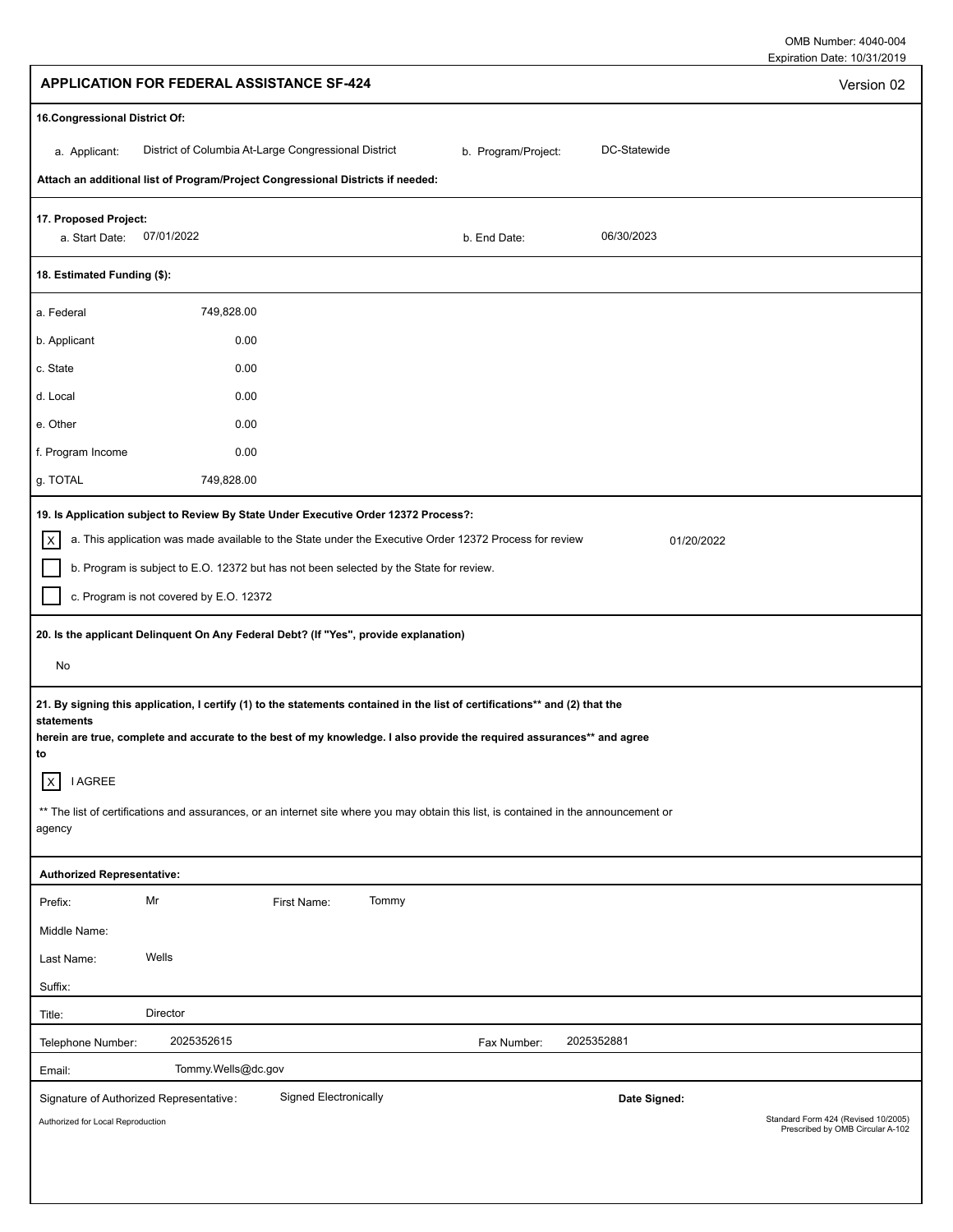# **U.S. Department of Energy WEATHERIZATION ASSISTANCE PROGRAM (WAP) WEATHERIZATION ANNUAL FILE WORKSHEET**

## **(Grant Number: EE0007911, State: DC, Program Year: 2022)**

## **IV.1 Subgrantees**

| <b>Subgrantee (City)</b>                             | <b>Planned Funds/Units</b> |
|------------------------------------------------------|----------------------------|
| Fry Plumbing and Heating Non Profit (Washington, DC) | \$567,290.50               |
|                                                      | 102                        |
| Greater Washington Urban League (Washington)         | \$416,987.50               |
|                                                      | 92                         |
| Total:                                               | \$984,278.00               |
|                                                      | 194                        |

### **IV.2 WAP Production Schedule**

|                                                                    | Planned units by quarter or category are no longer required, no information required for persons. |              |
|--------------------------------------------------------------------|---------------------------------------------------------------------------------------------------|--------------|
| <b>Weatherization Plans</b>                                        | Units                                                                                             |              |
| Total Units (excluding reweatherized)                              | 194<br>194                                                                                        |              |
| Reweatherized Units                                                | 10                                                                                                |              |
| Average Unit Costs, Units subject to DOE Project Rules             |                                                                                                   |              |
|                                                                    | VEHICLE & EQUIPMENT AVERAGE COST PER DWELLING UNIT (DOE RULES)                                    |              |
| A Total Vehicles & Equipment (\$5,000 or more) Budget              |                                                                                                   | \$0.00       |
| <b>B</b> Total Units Weatherized                                   |                                                                                                   | 194          |
| C Total Units Reweatherized                                        |                                                                                                   | $\mathbf{0}$ |
| D Total Dwelling Units to be Weatherized and Reweatherized $(B+C)$ |                                                                                                   | 194          |
|                                                                    | E Average Vehicles & Equipment Acquisition Cost per Unit (A divided by D) \$0.00                  |              |
| AVERAGE COST PER DWELLING UNIT (DOE RULES)                         |                                                                                                   |              |
| F Total Funds for Program Operations                               |                                                                                                   | \$663,361.00 |
|                                                                    | G Total Dwelling Units to be Weatherized and Reweatherized (from line D)                          | 194          |
| H Average Program Operations Costs per Unit (F divided by G)       |                                                                                                   | \$3,419.39   |
|                                                                    | I Average Vehicles & Equipment Acquisition Cost per Unit (from line E)                            | \$0.00       |
| J Total Average Cost per Dwelling (H plus I)                       |                                                                                                   | \$3,419.39   |
|                                                                    |                                                                                                   |              |

## **IV.3 Energy Savings**

| Method used to calculate savings: $\Box$ WAP algorithm $\Box$ Other (describe below) |     |      |      |  |  |  |
|--------------------------------------------------------------------------------------|-----|------|------|--|--|--|
| Units<br>Savings Calculator (MBtus)<br><b>Energy Savings</b>                         |     |      |      |  |  |  |
| This Year Estimate                                                                   | 194 | 29.3 | 5684 |  |  |  |
| Prior Year Estimate                                                                  | 100 | 29.3 | 2930 |  |  |  |
| Prior Year Actual                                                                    | 101 | 29.3 | 2959 |  |  |  |
| Method used to calculate savings description:                                        |     |      |      |  |  |  |

### **IV.4 DOE-Funded Leveraging Activities**

The Department of Energy and Environment (DOEE) is requesting 14.99% of leverage funding (\$112,474.00 for personnel and fringe benefits). These funds will be used to cover a portion of the salaries for program personnel who work on partnerships, agreements, and identifying other funding streams to leverage U.S. Department of Energy (US DOE) funds. DOEE has established partnerships with the DC Sustainable Energy Utility (DC SEU) to supplement costs for mechanical systems in multifamily buildings; the DC Department of Housing and Community Development (DHCD) to address roof repair issues; and the U.S. Department of Housing and Urban Development (HUD) to assist with installing healthy housing measures. As the leveraged projects are completed, they will be reported on the QPR in the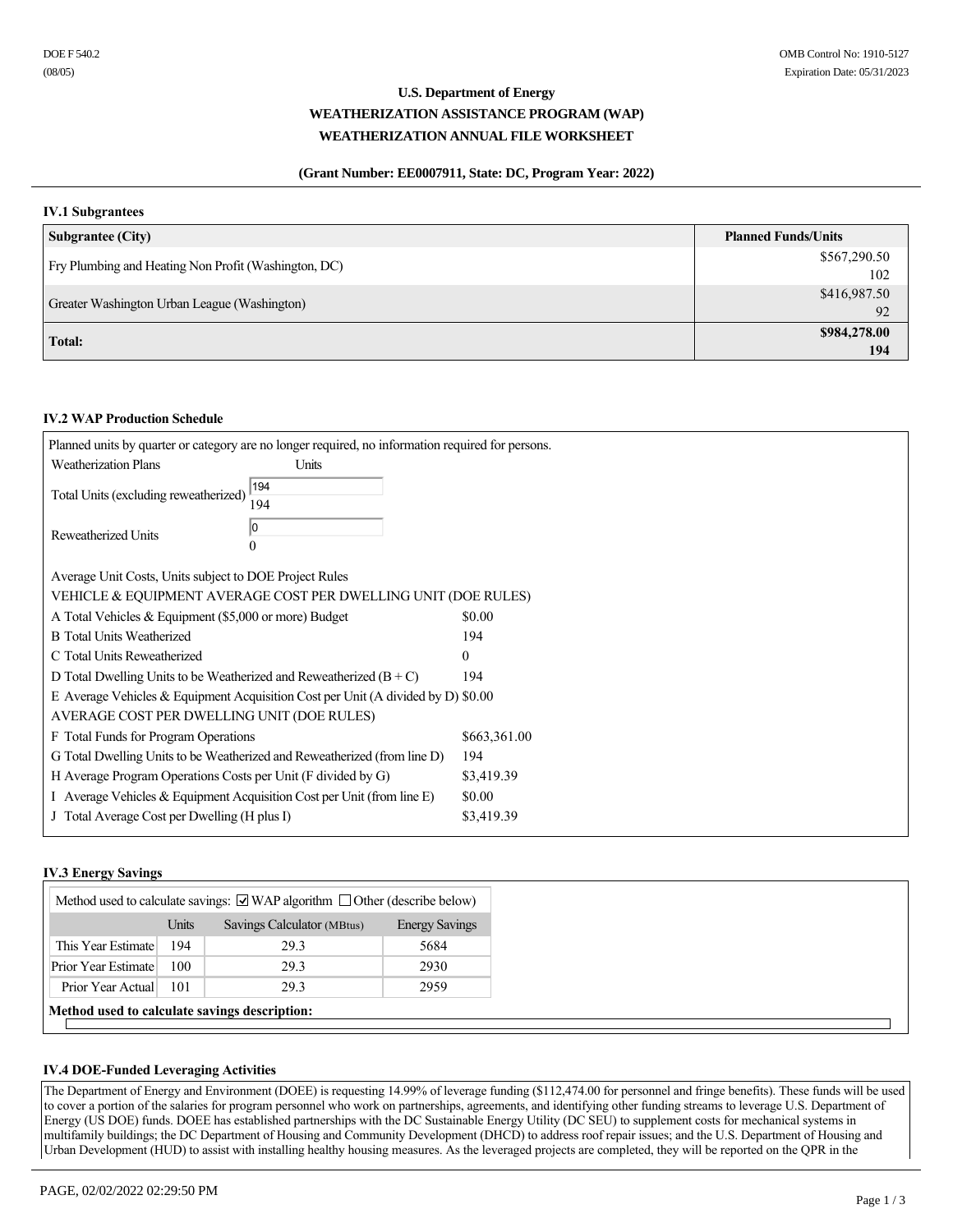# **U.S. Department of Energy WEATHERIZATION ASSISTANCE PROGRAM (WAP) WEATHERIZATION ANNUAL FILE WORKSHEET**

### **(Grant Number: EE0007911, State: DC, Program Year: 2022)**

comments section. The budget does not include funding for measures not associated with a Savings to Investment Ratio (SIR).

For the past two decades, US DOE has strongly encouraged subgrantees administering WAP to be innovative in attracting other resources into the program. The goal of the leveraging initiative is to maximize the number of low-income households that can be served and/or install additional cost-effective measures. Like many WAP programs, DOEE uses a combination of federal funds (e.g., WAP funds, Low-Income Home Energy Assistance Program (LIHEAP) funds, and Community Development Block Grant Program (CDBG)) and nonfederal funds (e.g., utility investments from systems benefit charges or efficiency programs, state funds from special set-asides, other rehabilitation funds, private funds from landlord contributions or foundations, and other private sources) to accomplish the scope of work on a building.

DOEE is aware of the limited amount of funding we receive from US DOE; however, we have made every attempt to maximize those funds by obtaining funds from other resources.

- In FY17, DOEE was able to secure \$1.7M to address remaining measures at a DC Housing Authority property that focused on baseload measures (window air conditioning units, straps for the units to address egress requirements, and window replacement). DOEE was also able to leverage \$1M in local renewable energy development funding (REDF) to prepare the roof at a DC Housing Authority property for solar PV installation.
- <sup>l</sup> In FY18, DOEE was able to offset the costs for heating systems by receiving \$6,000 in rebates from DC SEU, \$1,000 in donations from Community Forklift to address measures not funded by US DOE and LIHEAP, \$100,000 from DHCD to address health and safety measures in two clients' homes, \$400,000 in local REDF to install a solar PV system at a District of Columbia Housing Authority property, and \$1,000 in plumbing work from a local plumber.
- In FY19, through our partnership with Community Forklift, DOEE was able to address clients that previously would have been deferred due to clutter and missing drywall. DOEE created partnerships with local nonprofits that provided the following services to weatherization clients at no cost to the program: clutter removal, mold remediation, stormwater management, and lead abatement.
- In FY20, DOEE continued its partnership with DC SEU, DHCD, Community Forklift's Home Essentials Program, and Yachad's Single Family Home Repair Program. DOEE has leveraged over \$200,000 in heating system installations in four multifamily buildings, addressed health and safety measures in a multifamily building, and leveraged over \$60,000 to address rehab work and materials for clients that would have been deferred otherwise.
- In FY20, through a partnership with the Department of Aging and Community Living (DACL) DOEE expended over \$250,000.00 installing window air conditioning units in single family dwellings occupied by seniors (60 and older).
- In FY20, DOEE received over \$3 million in funding to address lead based hazards in household occupied with children under 5 and expectant mothers. These funds will be also used to address previously deferred weatherization clients that meet program requirements so we can address the lead hazards while installing audit recommended energy efficiency measures.

In FY21, DOEE has leveraged \$189,033.00 from Washington Gas Light Company to install higher efficiency gas appliances in low income residences receiving weatherization service and \$600,000.00 from the District's Sustainable Energy Trust Fund (SETF) to address audit-recommended baseload measures in single family dwellings and as part of the District's Clean Energy Omnibus Act which requires that a certain amount of funding be set aside for low-to-moderate income households. Through DOEE's parternship last fiscal year with DACL we will be entering into a MOU with DACL to receive \$36K to conduct energy audits in senior occupied dwellings where DACL will address health and safety measures while we address energy efficiency improvements if their HUD grant application is approved.

## **IV.5 Policy Advisory Council Members**

 $\Box$  Check if an existing state council or commision serves in this category and add name below

|                 | Type of organization: Other        |                                  |
|-----------------|------------------------------------|----------------------------------|
| Delmonica Glaze | <b>Contact Name:</b>               |                                  |
|                 | Phone:                             | 7034021435                       |
|                 | Email:                             | steaks.n.donuts@gmail.com        |
|                 | Type of organization: Other        |                                  |
| Gene Solon      | <b>Contact Name:</b>               |                                  |
|                 | Phone:                             | 2024841184                       |
|                 | Email:                             | genesolon@comcast.net            |
|                 | Type of organization: Other        |                                  |
| Henry Presente  | <b>Contact Name:</b>               |                                  |
|                 | Phone:                             | 2025671531                       |
|                 | Email:                             | hhhhy $1$ ( $\partial$ yahoo.com |
|                 | Type of organization: Other        |                                  |
| Jason Reott     | <b>Contact Name:</b>               |                                  |
|                 | Phone:                             | 3048909545                       |
|                 | Email:                             | jasonreott@gmail.com             |
|                 | Type of organization: Other        |                                  |
| Laura O'Connell | <b>Contact Name:</b>               |                                  |
|                 | Phone:                             | 9415442091                       |
|                 | Email:                             | $laura.r. ocomnel17(a)gmail.com$ |
|                 | Type of organization: Local agency |                                  |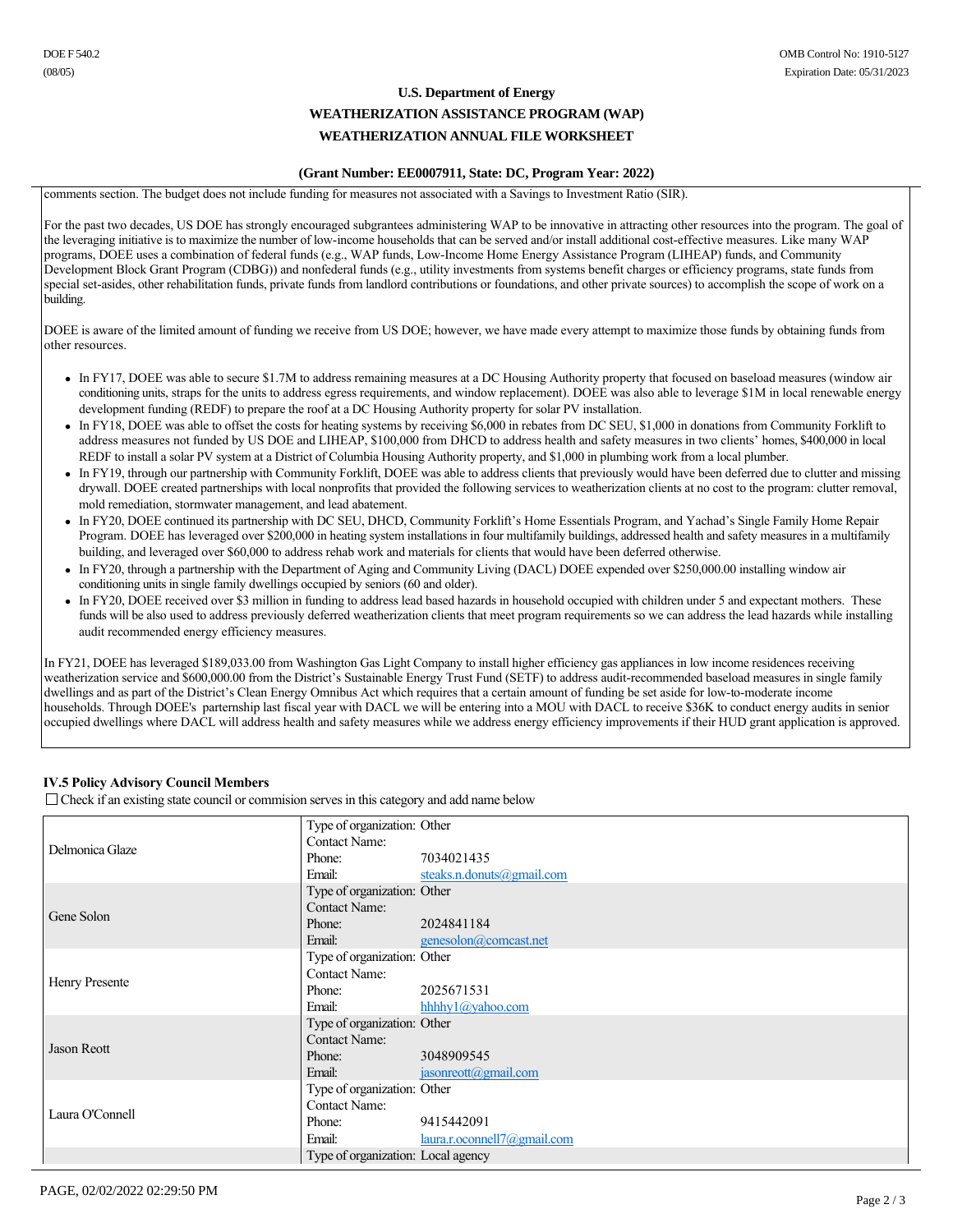# **U.S. Department of Energy WEATHERIZATION ASSISTANCE PROGRAM (WAP) WEATHERIZATION ANNUAL FILE WORKSHEET**

### **(Grant Number: EE0007911, State: DC, Program Year: 2022)**

|                    | Contact Name:               |                            |
|--------------------|-----------------------------|----------------------------|
| Margaret Moskowitz | Phone:                      | 2406060682                 |
|                    | Email:                      | $mmoskowitz(a)$ psc.dc.gov |
|                    | Type of organization: Other |                            |
| Paula Miller       | <b>Contact Name:</b>        |                            |
|                    | Phone:                      | 2024235591                 |
|                    | Email:                      | crestview306@hotmail.com   |

### **IV.6 State Plan Hearings (Note: attach notes and transcripts to the SF-424)**

Date Held Newspapers that publicized the hearings and the dates the notice ran

05/10/2021 The Department of Energy and Environment (DOEE) posted the notice in the DC Register on April 23, 2021, with the Proposed State Plan being made available to the public on DOEE's website on May 3, 2021 for comment. The Public Hearing was held on May 10, 2021 via teleconference, and informational sessions were held on April 18, 2021 and April 24, 2021.

### **IV.7 Miscellaneous**

**Recipient Business Officer** Tommy Wells, Director 1200 First Street NE, 5th Floor Washington, DC 20002 (202) 5352615 Office (202) 5352881 Fax Tommy.Wells@dc.gov

### **Principal Investigator**

Taresa Lawrence, Deputy Director 1200 First Street NE, 5th Floor Washington, DC 20002  $(202)$   $671-3313$  Office (202) 5352881 Fax Taresa.Lawrence@dc.gov

Based on our interpretation of the original American Customer Satisfaction Index, DOEE implemented changes to key areas of improvement such as requiring 100% in progress inspections, not only to check the quality of the work performed but to analyze if contractor personnel have the equipment and certifications to perform the work based on the DOEE approved Field Guide, which incorporates the SWS.

The most recent annual T&TA was submitted on 10/20/2020 and approved on 2/11/2021.

Annual Historic Preservation Report was submitted on 9/21/2020 and approved on 9/24/2020.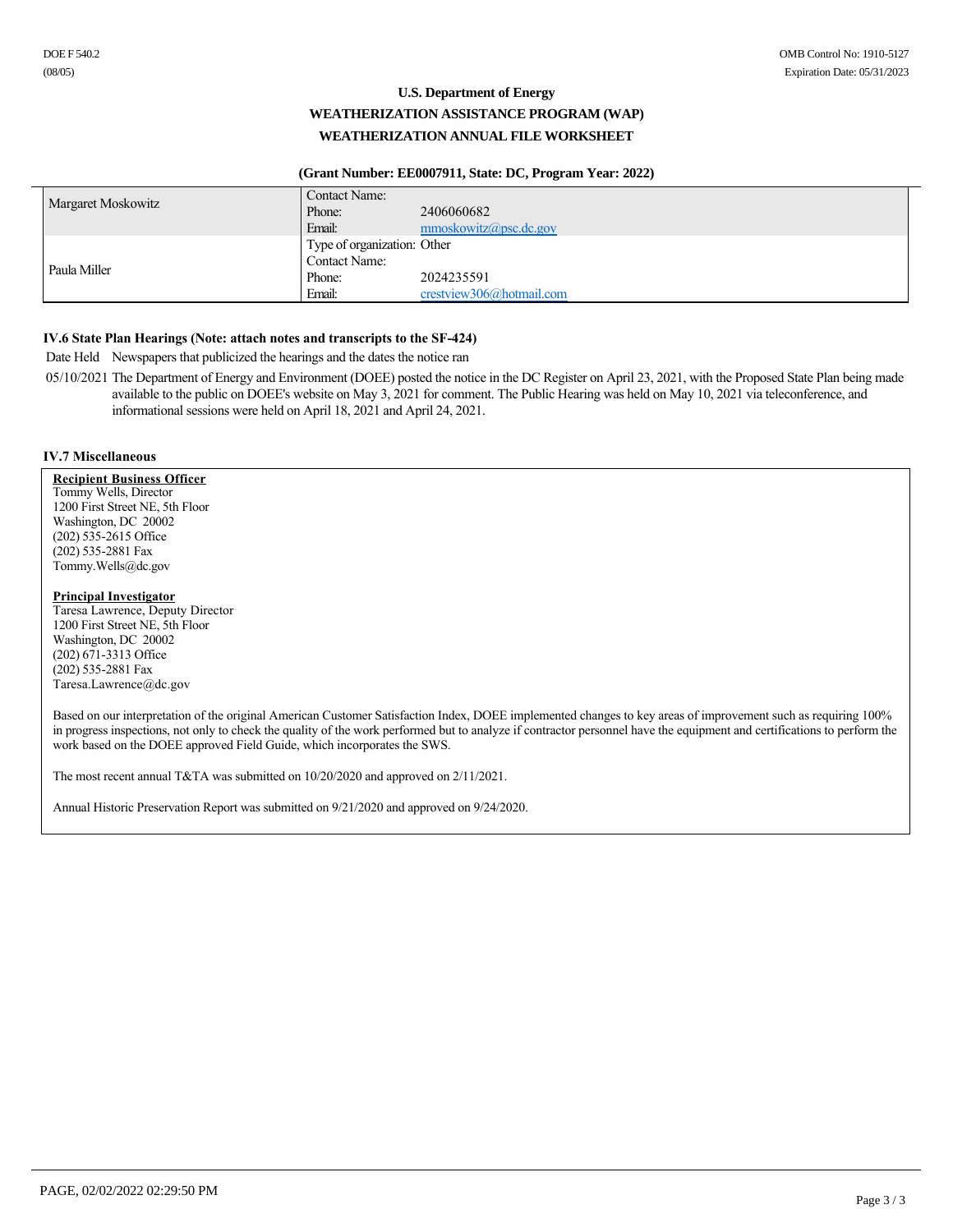# **BUDGET INFORMATION - Non-Construction Programs**

| 2. Program/Project Title<br>1. Program/Project Identification No.<br>Weatherization Assistance Program<br>EE0007911 |                                                  |  |                               |            |
|---------------------------------------------------------------------------------------------------------------------|--------------------------------------------------|--|-------------------------------|------------|
| 3. Name and Address<br>District of Columbia                                                                         |                                                  |  | 4. Program/Project Start Date | 07/01/2022 |
|                                                                                                                     | 1200 First Street NE<br>Washington, DC 200020000 |  | 5. Completion Date            | 06/30/2023 |

|                                |                               |                | <b>SECTION A - BUDGET SUMMARY</b>  |                |                       |                |
|--------------------------------|-------------------------------|----------------|------------------------------------|----------------|-----------------------|----------------|
| Grant Program                  |                               |                | <b>Estimated Unobligated Funds</b> |                | New or Revised Budget |                |
| Function or<br>Activity<br>(a) | Federal<br>Catalog No.<br>(b) | Federal<br>(c) | Non-Federal<br>(d)                 | Federal<br>(e) | Non-Federal<br>(f)    | Total<br>(g)   |
| 1. Federal                     | 81.042                        | \$0.00         |                                    | \$1,301,657.00 |                       | \$1,301,657.00 |
| 2.                             |                               |                |                                    |                |                       |                |
| 3.                             |                               |                |                                    |                |                       |                |
| 4.                             |                               |                |                                    |                |                       |                |
| 5. TOTAL                       |                               | \$0.00         | \$0.00                             | \$1,301,657.00 | \$0.00                | \$1,301,657.00 |

|                            |                                                    | <b>SECTION B - BUDGET CATEGORIES</b> |                                     |                                                           |                |
|----------------------------|----------------------------------------------------|--------------------------------------|-------------------------------------|-----------------------------------------------------------|----------------|
| 6. Object Class Categories |                                                    |                                      | Grant Program, Function or Activity |                                                           | Total<br>(5)   |
|                            | (1) SUBGRANTEE<br><b>ADMINISTRA</b><br><b>TION</b> | <b>SUBGRANTE</b><br>(2)<br>E T&TA    | (3) HEALTH AND<br><b>SAFETY</b>     | <b>GRANTEE</b><br>(4)<br><b>ADMINISTR</b><br><b>ATION</b> |                |
| a. Personnel               | \$0.00                                             | \$0.00                               | \$0.00                              | \$40,291.00                                               | \$190,199.00   |
| b. Fringe Benefits         | \$0.00                                             | \$0.00                               | \$ 0.00                             | \$9,629.00                                                | \$45,457.00    |
| c. Travel                  | \$0.00                                             | \$0.00                               | \$0.00                              | \$ 0.00                                                   | \$35,009.00    |
| d. Equipment               | \$ 0.00                                            | \$ 0.00                              | \$ 0.00                             | \$ 0.00                                                   | \$40,397.00    |
| e. Supplies                | \$ 0.00                                            | \$0.00                               | \$0.00                              | \$6,317.00                                                | \$6,317.00     |
| f. Contract                | \$66,336.00                                        | \$160,000.00                         | \$10,000.00                         | \$ 0.00                                                   | \$984,278.00   |
| g. Construction            | \$ 0.00                                            | \$0.00                               | \$0.00                              | \$ 0.00                                                   | \$0.00         |
| h. Other Direct Costs      | \$ 0.00                                            | \$0.00                               | \$0.00                              | \$0.00                                                    | \$0.00         |
| i. Total Direct Charges    | \$66,336.00                                        | \$160,000.00                         | \$10,000.00                         | \$56,237.00                                               | \$1,301,657.00 |
| j. Indirect Costs          | \$ 0.00                                            | \$ 0.00                              | \$0.00                              | \$ 0.00                                                   | \$ 0.00        |
| k. Totals                  | \$66,336.00                                        | \$160,000.00                         | \$10,000.00                         | \$56,237.00                                               | \$1,301,657.00 |
| 7. Program Income          | \$ 0.00                                            | \$0.00                               | \$0.00                              | \$ 0.00                                                   | \$0.00         |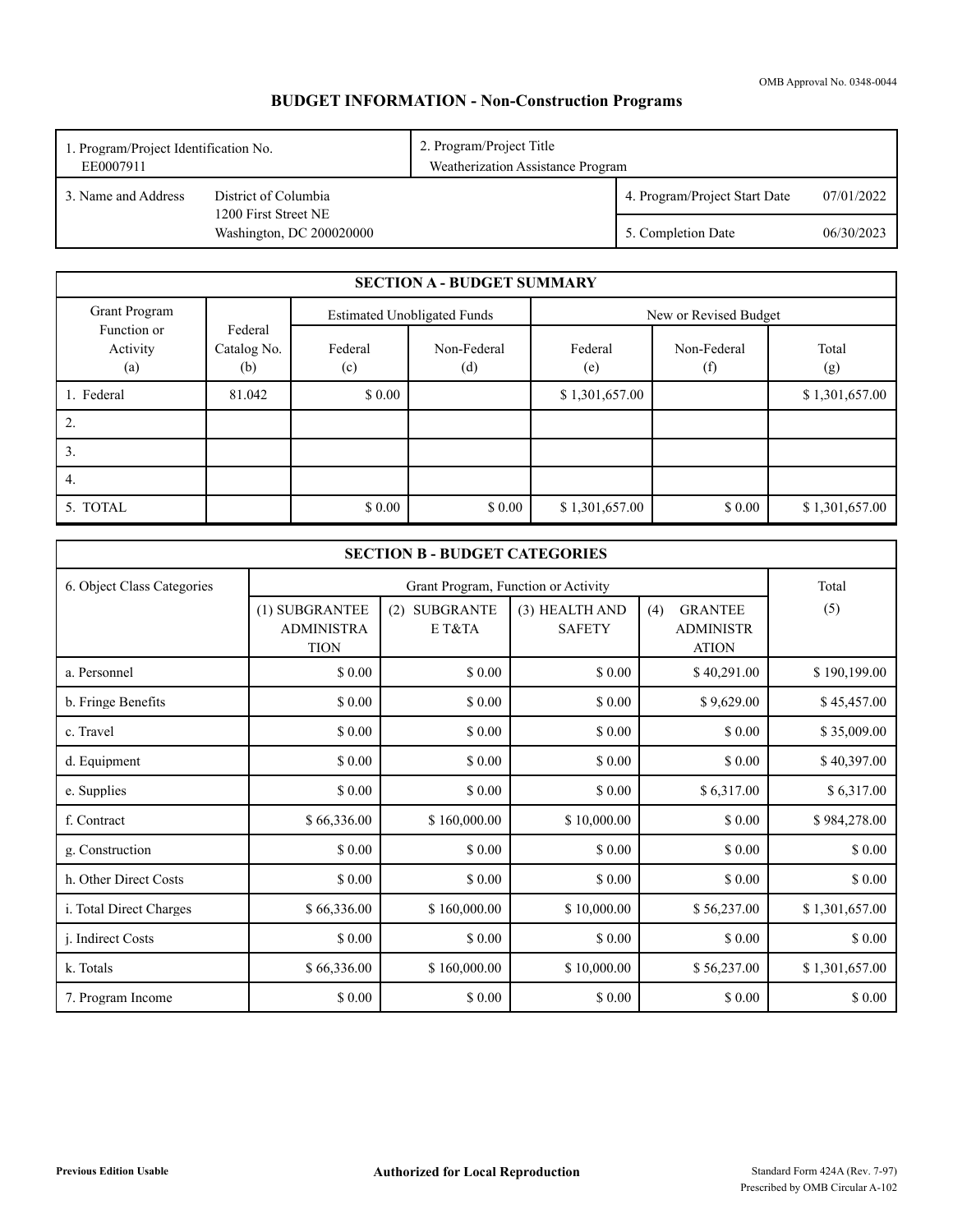# **BUDGET INFORMATION - Non-Construction Programs**

| 2. Program/Project Title<br>1. Program/Project Identification No.<br>Weatherization Assistance Program<br>EE0007911 |                                                  |  |                               |            |
|---------------------------------------------------------------------------------------------------------------------|--------------------------------------------------|--|-------------------------------|------------|
| 3. Name and Address<br>District of Columbia                                                                         |                                                  |  | 4. Program/Project Start Date | 07/01/2022 |
|                                                                                                                     | 1200 First Street NE<br>Washington, DC 200020000 |  | 5. Completion Date            | 06/30/2023 |

|                                |                               |                | <b>SECTION A - BUDGET SUMMARY</b>  |                |                       |                |
|--------------------------------|-------------------------------|----------------|------------------------------------|----------------|-----------------------|----------------|
| Grant Program                  |                               |                | <b>Estimated Unobligated Funds</b> |                | New or Revised Budget |                |
| Function or<br>Activity<br>(a) | Federal<br>Catalog No.<br>(b) | Federal<br>(c) | Non-Federal<br>(d)                 | Federal<br>(e) | Non-Federal<br>(f)    | Total<br>(g)   |
|                                |                               |                |                                    |                |                       |                |
| Ζ.                             |                               |                |                                    |                |                       |                |
| 3.                             |                               |                |                                    |                |                       |                |
| 4.                             |                               |                |                                    |                |                       |                |
| 5. TOTAL                       |                               | \$0.00         | \$0.00                             | \$1,301,657.00 | \$0.00                | \$1,301,657.00 |

|                            |                               | <b>SECTION B - BUDGET CATEGORIES</b> |                                             |                |                |  |
|----------------------------|-------------------------------|--------------------------------------|---------------------------------------------|----------------|----------------|--|
| 6. Object Class Categories |                               | Total                                |                                             |                |                |  |
|                            | <b>GRANTEE</b><br>(1)<br>T&TA | PROGRAM<br>(2)<br><b>OPERATIONS</b>  | (3)<br><b>LIABILITY</b><br><b>INSURANCE</b> | (4) LEVERAGING | (5)            |  |
| a. Personnel               | \$59,197.00                   | \$0.00                               | \$0.00                                      | \$90,711.00    | \$190,199.00   |  |
| b. Fringe Benefits         | \$14,148.00                   | \$0.00                               | \$ 0.00                                     | \$21,680.00    | \$45,457.00    |  |
| c. Travel                  | \$35,009.00                   | \$0.00                               | \$0.00                                      | \$0.00         | \$35,009.00    |  |
| d. Equipment               | \$40,397.00                   | \$0.00                               | \$0.00                                      | \$0.00         | \$40,397.00    |  |
| e. Supplies                | \$ 0.00                       | \$0.00                               | \$0.00                                      | \$ 0.00        | \$6,317.00     |  |
| f. Contract                | \$ 0.00                       | \$663,361.00                         | \$42,881.00                                 | \$ 0.00        | \$984,278.00   |  |
| g. Construction            | \$0.00                        | \$0.00                               | \$0.00                                      | \$ 0.00        | \$0.00         |  |
| h. Other Direct Costs      | \$0.00                        | \$0.00                               | \$0.00                                      | \$ 0.00        | \$ 0.00        |  |
| i. Total Direct Charges    | \$148,751.00                  | \$663,361.00                         | \$42,881.00                                 | \$112,391.00   | \$1,301,657.00 |  |
| <i>i.</i> Indirect Costs   | \$0.00                        | \$0.00                               | \$0.00                                      | \$0.00         | \$0.00         |  |
| k. Totals                  | \$148,751.00                  | \$663,361.00                         | \$42,881.00                                 | \$112,391.00   | \$1,301,657.00 |  |
| 7. Program Income          | \$0.00                        | \$0.00                               | \$0.00                                      | \$0.00         | \$0.00         |  |